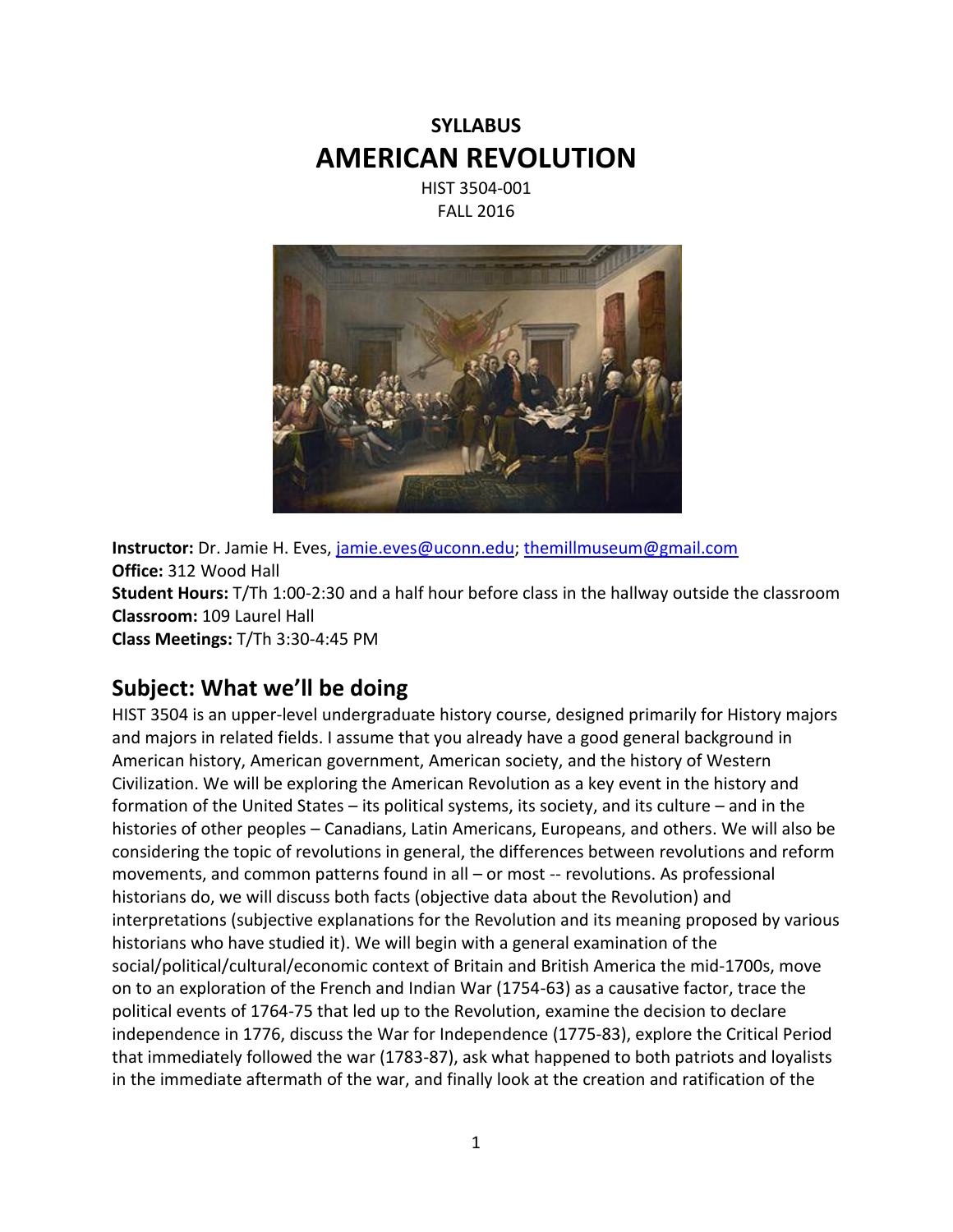Constitution of 1787. That's a lot of stuff to cover in one short semester, so we will be moving pretty quickly.

# **Outcomes: What you'll get out of this**

- 1. **A structure of the history of the American Revolution:** You will acquire a basic outline of the events that led up to the American Revolution, the events that comprised the Revolution itself, and the events that immediately followed it.
- 2. **Theoretical tools to help you interpret (explain/analyze) the American Revolution:** You will learn basic revolutionary theory as it has been developed by historians and political scientists, and apply it to the American Revolution.
- 3. **A better understanding of the meaning of the American Revolution, both to the generation that lived through it and to the generations that followed:** We will examine the political, social, religious, and economic ideas of the Revolutionary generation (the "Founding Fathers" … and "Mothers"), and how those ideas have been reinterpreted by later generations of Americans.
- 4. **Greater familiarity with the historiography of the American Revolution:** You will learn how some of our generation's best historians have interpreted the Revolution, and why they believe that a continual reexamination of the Revolution and its meaning is always needed.
- 5. **Improved critical thinking and writing skills:** You will improve your ability to think and write critically about complex subjects.
- 6. **Learning to think and behave like a professional:** You will have an opportunity to practice being a professional historian.

### **Method: How all this happens**

To achieve these outcomes, we will use a variety of learning techniques, including analytical lectures, storytelling, reading books by leading historians, examining primary sources, guided discussions, taking exams, and writing short papers. The reason that we will be doing so many different things is because different students learn best in different ways, and there will be a lot of diversity in this class.

On most days, I will deliver analytical lectures and/or tell stories. I do not intend to repeat or summarize the factual material from the readings. Rather, I will supplement them by providing broad interpretive frameworks into which the material in the readings can be fit. For this reason, I expect you to do the assigned readings, attend each class, take good notes, review those notes frequently, and think critically about what I have said and what you have read. Exams and papers will give you the opportunity to integrate your class notes with the readings. I encourage you to speak out in class, especially to challenge any ideas, information, or viewpoints that seem wrong to you. I especially want you to challenge me (I'm a husband and father, so I'm used to it). But I also expect you to be able to back up what you say with hard data; historical interpretation (or explanation) is not simply a matter of having an opinion, but is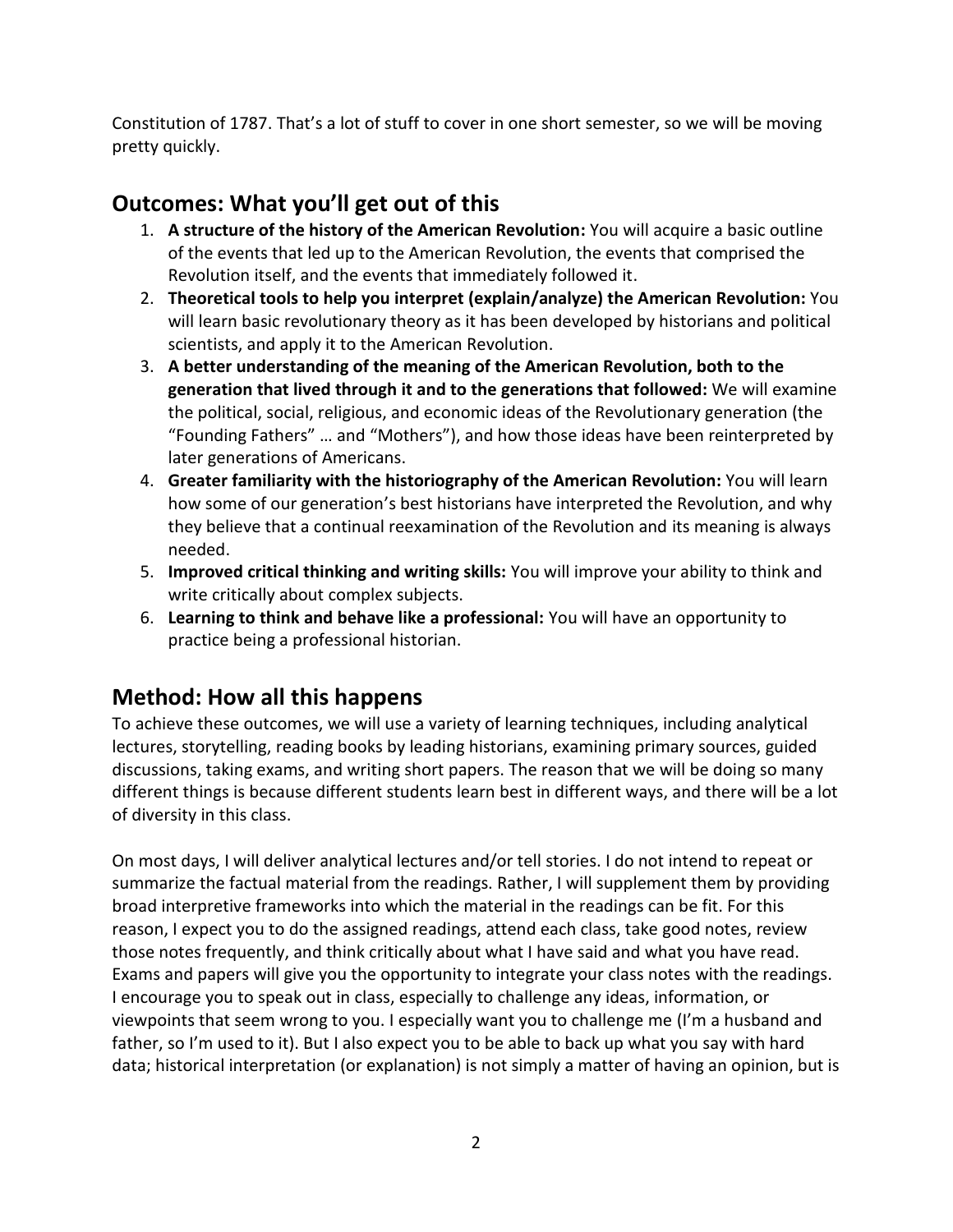instead an honest and thorough application of logic and historical methods to empirical evidence.

### **Required readings: The tools we'll use to do this**

- 1. Hector St. John de Crevecoeur, *Letters from an American Farmer* (1782) [any version; available free online]
- 2. Thomas Paine, *Common Sense* (1776) [any version; available free online]
- 3. Andrew Jackson O'Shaughnessy, *The Men Who Lost America: British Leadership, the American Revolution, and the Fate of the British Empire* (2013)
- 4. Maya Jasanoff, *Liberty's Exiles: American Loyalists in the Revolutionary World* (2011)
- 5. James Madison, *Journal of the Federal Convention* (1839) [any electronic version that is word searchable; available free online]
- 6. Pauline Maier, *Ratification: The People Debate the Constitution, 1787-1788* (2011)
- 7. Various materials on Blackboard

### **Practice and assessment: Helping you test yourself and improve**

I will grade you on the following activities.

#### *Class participation (10%)*

You will actively contribute to class discussions.

#### *Online posts (12%)*

Six times during the semester you will use Blackboard to post online blog-style responses to questions that I will have placed there for you. You must log your posts by midnight on the day before they are due. Each post should be at least a good, solid paragraph in length; thorough, original posts will receive better grades than cursory responses that don't say anything significant, or which merely repeat something that one of your classmates has already written. Each post will be worth 2% of your grade.

#### *Papers (40%)*

You will write four short papers: you may choose any four from the topics on the list below. Each paper will be worth 10% of your semester grade. Your papers should be typed, double spaced, and about five pages long, using standard one-inch margins and an eleven-point Times New Roman font, which is the default setting for Microsoft Word. Late papers will be penalized one-half letter grade for each class day they are late. (Exceptions may be made if you can present empirical evidence of a genuine emergency. The acceptance of any and all such excuses is solely up to me.) Papers delivered to me by any means other than handing them to me during class are at your risk. Balky, unreliable word processors and printers are your problem, not mine. *For every quote, idea, example, or fact that you use, you must cite the source and page (or electronic data point reference number) where that quote, idea, example, or fact can be found.* For learning purposes, I ask that you base your papers solely on class materials – please do not use any outside sources unless I have given you permission to do so.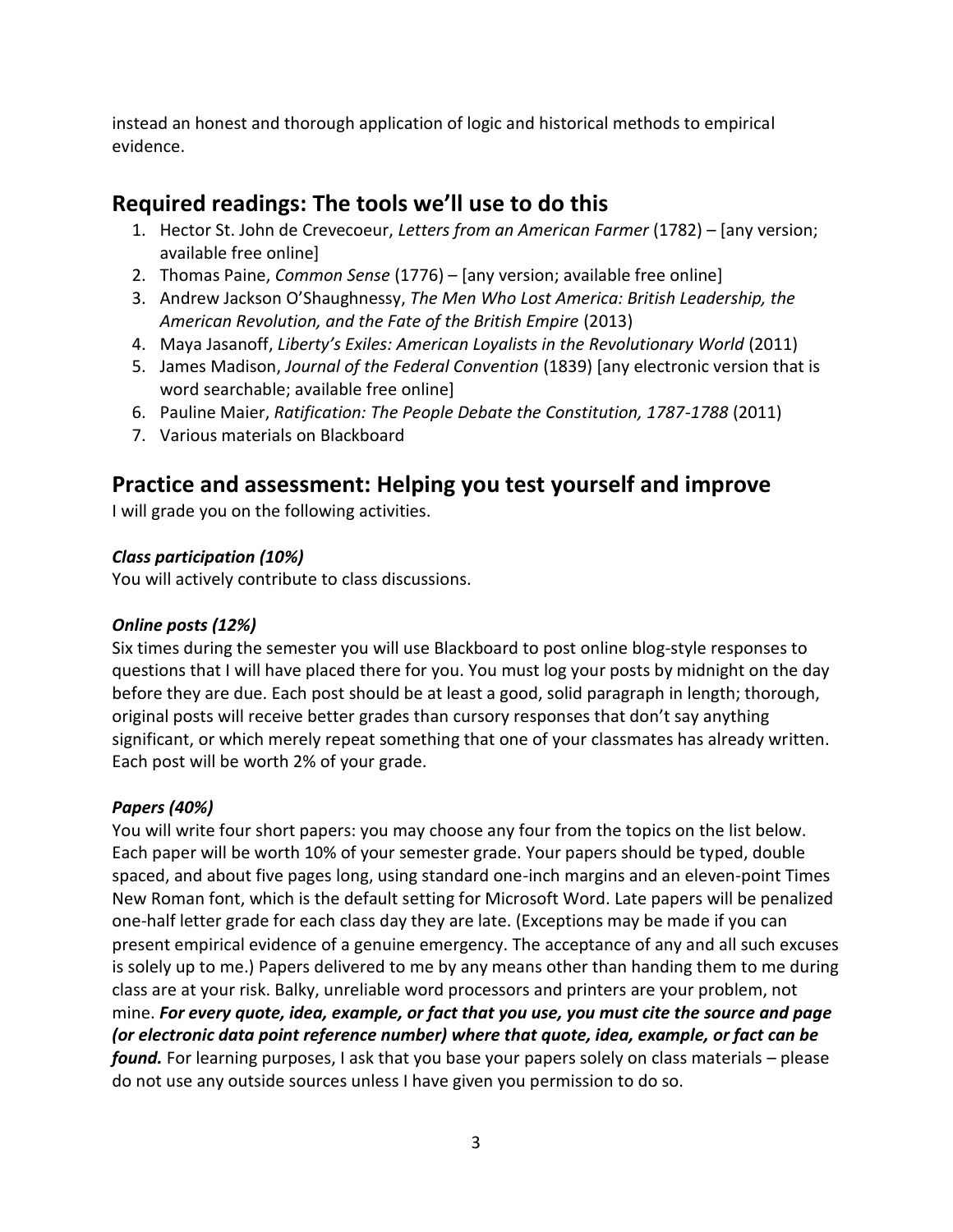First paper. According to Crevecouer, what was an American?

Second paper. What were Paine's arguments in favor of revolution?

Third paper. According to Andrew Jackson O'Shaughnessy, was the American Revolution "lost" (by the British) because of poor military leadership, poor political leadership, inevitable historical forces, American military genius, or a combination of factors?

Fourth paper: Who were the loyalists and how did the exile of many of them after the revolution transform world history?

Fifth paper: According to Maier, what arguments did the antifederalists use to oppose the Constitution, and how did the federalists counter those arguments (with logic, with rhetoric, and with organizing skill)?

#### *Examinations (38%)*

You will take two exams, a midterm exam (worth 15% of your semester grade) and a final exam (worth 23% of your semester grade). You will write the midterm in ink during class, in exam booklets that I will provide for you. The final exam will be take-home. I will post a study guide in advance of the midterm on Blackboard. You will be allowed to bring one 8 ½ x 11" sheet of paper with notes to the midterm exam, which you will hand in with the exam.

### **Instructor: Who am I?**

My name is Jamie Eves, and I have been teaching history at the university level for more than twenty-five years. I have a Ph.D. in American History from the University of Connecticut, as well as an M. A. in American History from the University of Maine. My research specialties are eighteenth- and nineteenth-century American environmental history, the history of New England, and public history – although over the years I have taught more than a dozen different subjects. My doctoral dissertation was a study of the interrelationship of nature and culture in the Piscataquis River Valley in northern Maine, 1760-1870; my M.A. thesis traced a migration of farm families from Cape Cod in Massachusetts to the lower Penobscot River Valley in Maine, 1760-1820. I am also the Director of the Windham Textile and History Museum in Willimantic, CT, and the official town historian of Windham, CT. Most of my published articles have been about Maine and Connecticut history – some have appeared in professional history journals, while others have been in publications aimed more at popular audiences. I was drawn to history by a love of the narrative form, and I try to emphasize good storytelling in all my classes. I believe that history belongs to the people, and that everybody has a right to know their history – that history has to accessible, readable, local, and affordable. I am particularly annoyed at "junk history" – history that is inaccurate, oversimplified, and/or bent towards some political, religious, or philosophical agenda. I am a husband, father, and grandfather. Like most professional historians, most of what I do is easily available to the public at little or no cost. If you want to see some of the history I have written, check out the website of the Windham Textile & History Museum [\(www.millmuseum.org\)](http://www.millmuseum.org/) – most of the history content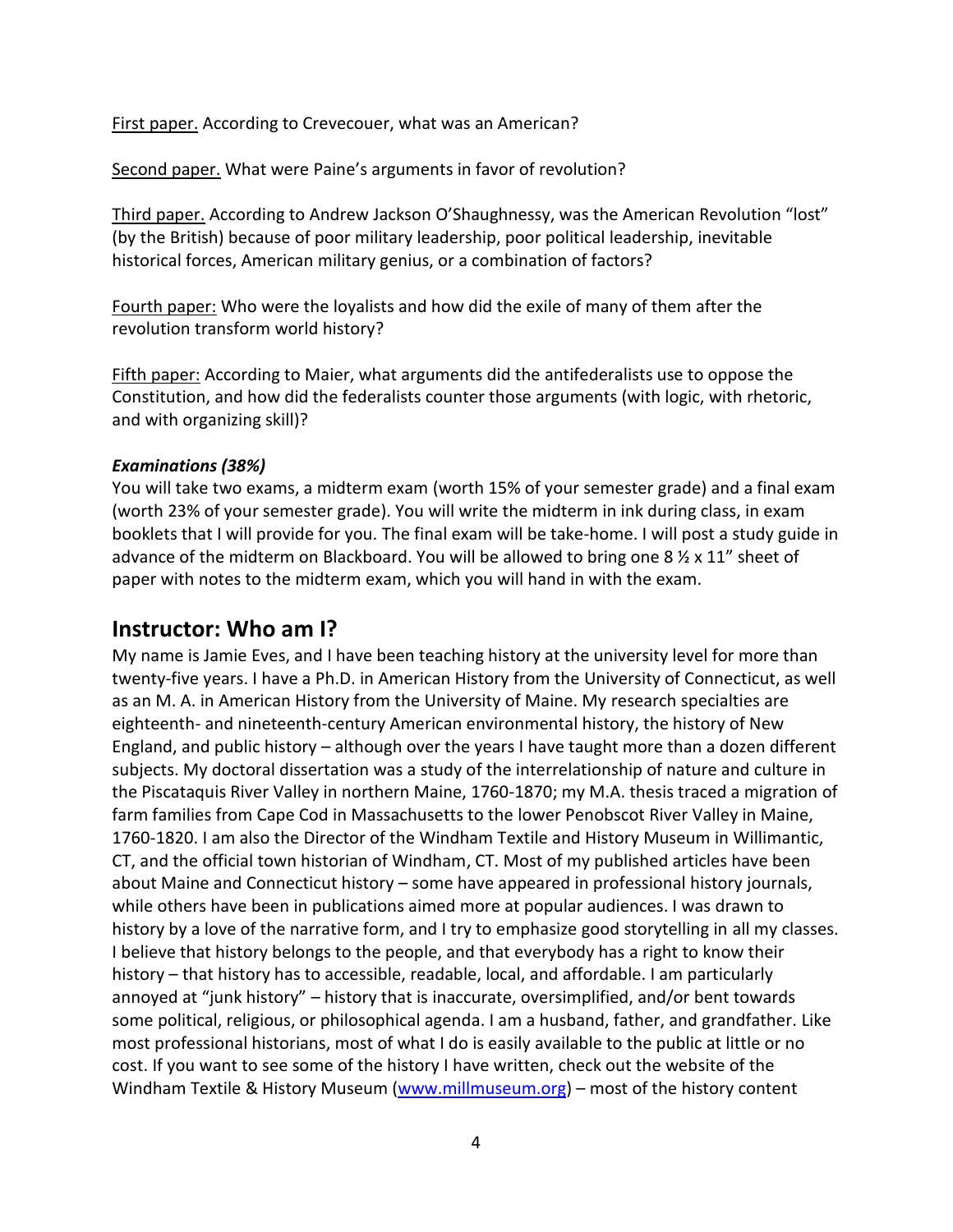posted there is mine. My doctoral dissertation is shelved in Babbidge Library. I have published articles in *Technology and Culture*, *Connecticut History*, and *Maine History*, and book reviews in a variety of journals. I'm also pretty sure that you can read all about me on ratemyprofessor.com.

# **Schedule: What you need to do for each class**

| Week of 8/29:  | Introduction to the Course; Theories of Revolutions.                                                                                            |
|----------------|-------------------------------------------------------------------------------------------------------------------------------------------------|
| Week of 9/5:   | More Theories of Revolutions. First online post due Thursday.                                                                                   |
| Week of 9/12:  | British America in 1750. First discussion paper and discussion of<br><b>Crevecoeur Thursday.</b>                                                |
| Week of 9/19:  | French and Indian War, 1754-63. Second online post due Thursday.                                                                                |
| Week of 9/26:  | The Reform Stage, 1763-74. Third online post due Thursday.                                                                                      |
| Week of 10/3:  | The Reform Stage, 1763-74, Cont'd. Fourth online post due Thursday.                                                                             |
| Week of 10/10: | Choosing Independence, 1775-76. Second discussion paper and<br>discussion of Paine Tuesday. (NO CLASS ON THURSDAY, 10/13.)                      |
| Week of 10/17: | Choosing Independence, 1775-76. Midterm examination Thursday.                                                                                   |
| Week of 10/24: | The War for Independence, 1775-83.                                                                                                              |
| Week of 10/31: | The War for Independence, 1775-83. Fifth online post due Thursday.                                                                              |
| Week of 11/7:  | The War for Independence, 1775-83, Cont'd. Third discussion paper<br>and discussion of O'Shaughnessy Thursday. (NO CLASS ON THURSDAY,<br>11/10. |
| Week of 11/14: | The Impact of the Revolution on American and Global Society. Fourth<br>discussion paper and discussion of Jasanoff on Thursday.                 |
| Week of 11/21: | NO CLASSES! THANKSGIVING RECESS.                                                                                                                |
| Week of 11/28: | The Critical Period, 1783-87. Sixth online post due Thursday.                                                                                   |
| Week of 12/5:  | The Constitution, 1787-88 (and Beyond). Discussion of Madison on<br>Tuesday; fifth discussion paper and discussion of Maier on Thursday.        |